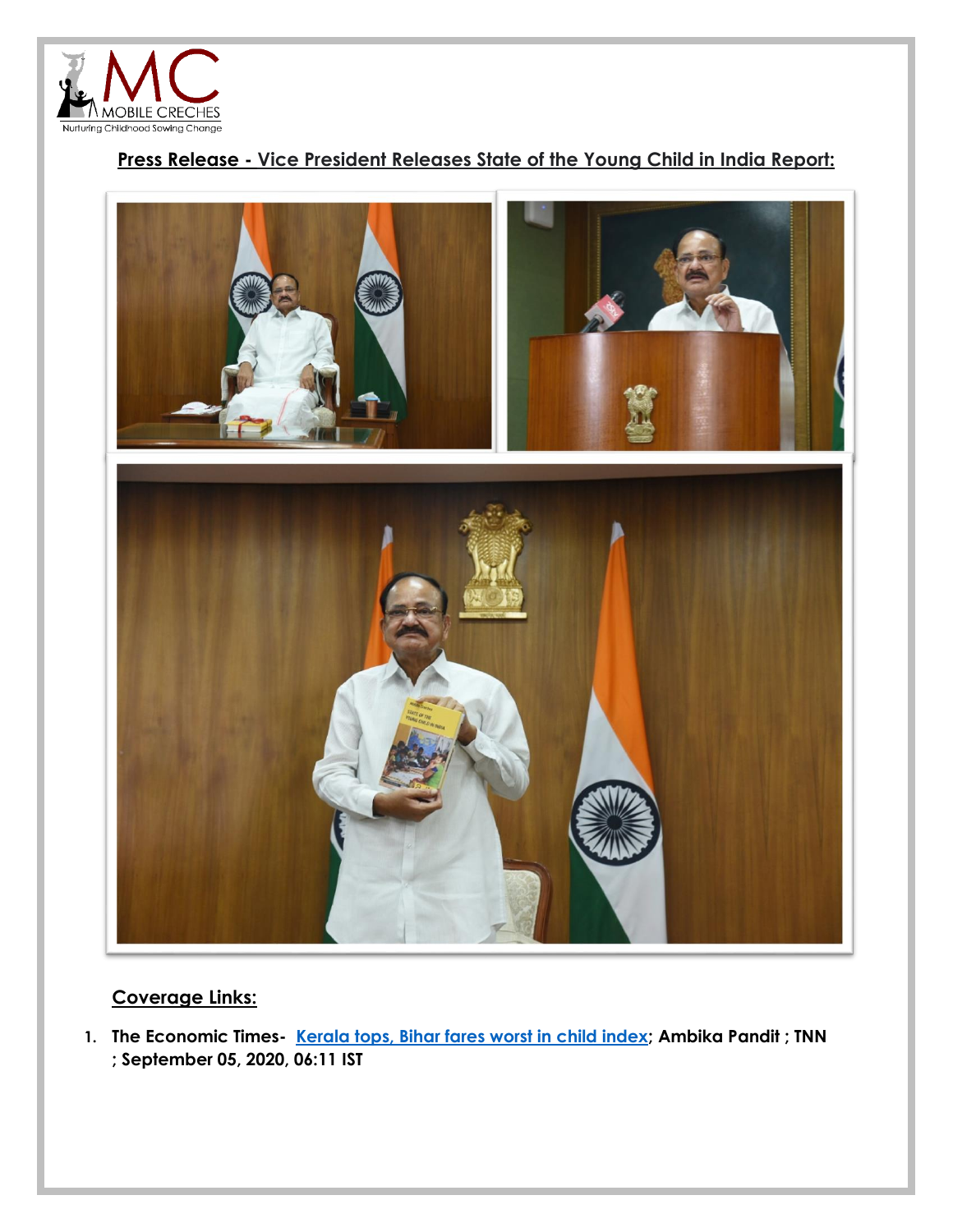

- **2. All India Radio News-News Service Division; [Vice President M Venkaiah Naidu calls for](http://www.newsonair.com/News?title=Vice-President-M-Venkaiah-Naidu-calls-for-well-strategized-collective-action-to-ensure-well-being-of-young-children&id=399071)  [well-strategized collective action to ensure well-being of young children;](http://www.newsonair.com/News?title=Vice-President-M-Venkaiah-Naidu-calls-for-well-strategized-collective-action-to-ensure-well-being-of-young-children&id=399071) Sept 4, 2020, 8.55 PM**
- **3. The Hindu[-Kerala tops in care for children;](https://www.thehindu.com/news/national/kerala-tops-in-care-for-children/article32526471.ece) Special Correspondent; Sept 4, 2020; 22.56 IST**
- **4. IANSLive- [Want advantage of the demographic dividend? VP Naidu has some advice;](http://www.ianslive.in/index.php?param=news/Want_advantage_of_the_demographic_dividend_VP_Naidu_has_some_advice-717471/NATION/1) Sept 4, 2020**
- 5. **ANI- [21% children undernourished, we must invest in early childhood for realising](https://www.aninews.in/news/national/general-news/21-children-undernourished-we-must-invest-in-early-childhood-for-realising-potential-vice-president20200904201728/)  [potential: Vice President;](https://www.aninews.in/news/national/general-news/21-children-undernourished-we-must-invest-in-early-childhood-for-realising-potential-vice-president20200904201728/) Sept 4, 2020; 20:17 IST**
- **6. Lokmat (English)- National- [21% children undernourished, we must invest in early](https://english.lokmat.com/national/21-children-undernourished-we-must-invest-in-early-childhood-for-realising-potential-vice-president/)  [childhood for realizing potential: Vice President;](https://english.lokmat.com/national/21-children-undernourished-we-must-invest-in-early-childhood-for-realising-potential-vice-president/) Sept 4, 2020 ; 08:17 PM**
- **7. Rajya Sabha TV-** [Vice President calls for well-strategized, collective action on multiple](https://rstv.nic.in/vice-president-calls-well-strategized-collective-action-multiple-fronts-ensure-well-young-children.html)  [fronts to ensure well-being of young children](https://rstv.nic.in/vice-president-calls-well-strategized-collective-action-multiple-fronts-ensure-well-young-children.html)**; Sept 4, 2020; 6:15 PM**
- **8. [BhaskarLive.in-](https://www.bhaskarlive.in/want-advantage-of-the-demographic-dividend-vp-naidu-has-some-advice/)**
- **9. Lokmat (English) - [Want advantage of the geographic dividend? VP Naidu has some](https://english.lokmat.com/politics/want-advantage-of-the-demographic-dividend-vp-naidu-has-some-advice/)  [advice;](https://english.lokmat.com/politics/want-advantage-of-the-demographic-dividend-vp-naidu-has-some-advice/) Author IANS- Sept 4, 2020 ; 08:46 PM**
- **10. Zee Kannada- [21% children undernourished, we must invest in early childhood for](https://www.zee5.com/zeekannada/21-children-undernourished-we-must-invest-in-early-childhood-for-realising-potential-vice-president/)  [realising potential: Vice President;](https://www.zee5.com/zeekannada/21-children-undernourished-we-must-invest-in-early-childhood-for-realising-potential-vice-president/) ANI ; Sept 4, 2020 ; National ; 4 min ; zee news**
- **11. Newsd- IANS; [Want advantage of the demographic dividend? VP Naidu has some](https://newsd.in/want-advantage-of-the-demographic-dividend-vp-naidu-has-some-advice/)  [advice](https://newsd.in/want-advantage-of-the-demographic-dividend-vp-naidu-has-some-advice/) ; Sept 4, 2020 ; 08.48 PM**
- **12. LATESTLY; India News- [21% Children Undernourished, We Must Invest in Early Childhood](https://www.latestly.com/agency-news/india-news-21-children-undernourished-we-must-invest-in-early-childhood-for-realising-potential-vice-president-2007950.html)  [for Realising Potential: Vice President;](https://www.latestly.com/agency-news/india-news-21-children-undernourished-we-must-invest-in-early-childhood-for-realising-potential-vice-president-2007950.html) ANI Sept 4, 2020 ; 08:20 PM IST**
- **13. Dailyhunt- [Want advantage of the demographic dividend? VP Venkaiah Naidu has](https://m.dailyhunt.in/news/india/english/thehansindia-epaper-hans/want+advantage+of+the+demographic+dividend+vp+venkaiah+naidu+has+some+advice-newsid-n212040704)  [some advice](https://m.dailyhunt.in/news/india/english/thehansindia-epaper-hans/want+advantage+of+the+demographic+dividend+vp+venkaiah+naidu+has+some+advice-newsid-n212040704) ; Friday, 04 Sep; 9.49 pm; The Hans India**
- **14. India Time[s: Kerala, Goa Lead The Child Index Chart While Assam, Bihar, UP Fare The](https://www.indiatimes.com/news/bihar-continues-to-perform-the-worst-in-child-index-while-kerala-tops-the-chart-522083.html)  [Worst: Report](https://www.indiatimes.com/news/bihar-continues-to-perform-the-worst-in-child-index-while-kerala-tops-the-chart-522083.html) ; [Ananya Jain;](https://www.indiatimes.com/author/ananya-jain/3170) Updated on Sep 05, 2020, 16:20 IST (93 shares till Sept 7)**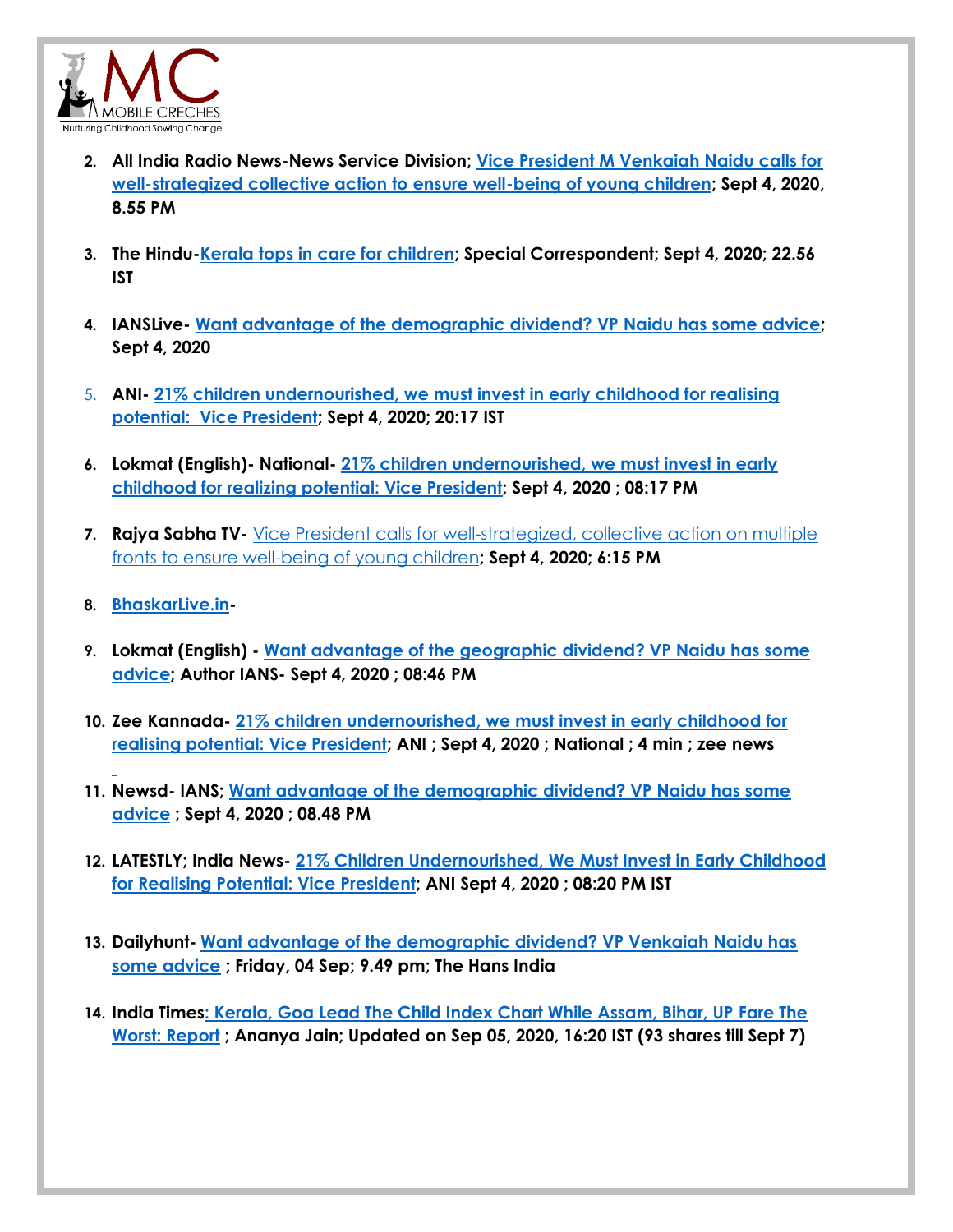

- **15. NewsJerala.com: [21% children undernourished, we must invest in early childhood for](https://www.newkerala.com/news/2020/157021.htm)  [realising potential: Vice President;](https://www.newkerala.com/news/2020/157021.htm) ANI | 2 days ago**
- **16. Jhalak.com: [Want advantage of the demographic dividend? VP Naidu has some](https://jhalak.com/political-news-Want-advantage-of-the-demographic-dividend-VP-Naidu-has-some-advice-48321)  [advice;](https://jhalak.com/political-news-Want-advantage-of-the-demographic-dividend-VP-Naidu-has-some-advice-48321) IANS- Sept 4, 2020 Please Contact: [media@jhalak.com](mailto:media@jhalak.com)**
- **17. Dev Discourse: [21% children undernourished, we must invest in early childhood for](https://www.devdiscourse.com/article/headlines/1198521-21-children-undernourished-we-must-invest-in-early-childhood-for-realising-potential-vice-president)  [realising potential:](https://www.devdiscourse.com/article/headlines/1198521-21-children-undernourished-we-must-invest-in-early-childhood-for-realising-potential-vice-president) Vice President; [ANI](https://www.devdiscourse.com/ani-stories) | New Delhi | Updated: 04-09-2020 20:23 IST | Created: 04-09-2020 20:23 IST**
- **18. The Word News Monitor: [21% children undernourished, we must invest in early](https://world-news-monitor.com/environment/2020/09/04/21-children-undernourished-we-must-invest-in-early-childhood-for-realising-potential-vice-president/)  [childhood for realising potential:](https://world-news-monitor.com/environment/2020/09/04/21-children-undernourished-we-must-invest-in-early-childhood-for-realising-potential-vice-president/) Vice President; [Business World |](http://www.businessworld.in/article/21-children-undernourished-we-must-invest-in-early-childhood-for-realising-potential-Vice-President-/04-09-2020-316753/) Sep 4, 2020; 10:18 PM**
- **19. MENAFN- [Want advantage of the demographic dividend? VP Naidu has some advice;](https://menafn.com/1100748772/Want-advantage-of-the-demographic-dividend-VP-Naidu-has-some-advice) IANS; Sept 4, 3.53 PM**
- **20. SIFY.com- [21% children undernourished, we must invest in early childhood for realising](https://www.sify.com/news/21-children-undernourished-we-must-invest-in-early-childhood-for-realising-potential--vice-president-news-national-ujepalhgdbieh.html)  [potential: Vice President;](https://www.sify.com/news/21-children-undernourished-we-must-invest-in-early-childhood-for-realising-potential--vice-president-news-national-ujepalhgdbieh.html) ANI- Fri, Sep 4th, 2020, 20:17:28hrs**
- **21. MangaloreMirror.com- [Vice President Calls for well-strategized, collective action on](https://www.mangaloremirror.com/vice-president-calls-for-well-strategized-collective-action-on-multiple-fronts-to-ensure-well-being-of-young-children/)  [multiple fronts to ensure well-being of young children;](https://www.mangaloremirror.com/vice-president-calls-for-well-strategized-collective-action-on-multiple-fronts-to-ensure-well-being-of-young-children/) 3 days ago**
- **22. FACT News: [21% children undernourished, we must invest in early childhood for](https://thefactnews.in/21-children-undernourished-we-must-invest-in-early-childhood-for-realising-potential-vice-president-2/)  [realising potential: Vice President;](https://thefactnews.in/21-children-undernourished-we-must-invest-in-early-childhood-for-realising-potential-vice-president-2/) ANI; 3 days ago**
- **23. Yahoo! news: [21% children undernourished, we must invest in early childhood for](https://in.news.yahoo.com/21-children-undernourished-must-invest-144728261.html)  [realising potential: Vice President;](https://in.news.yahoo.com/21-children-undernourished-must-invest-144728261.html) ANI; Sept 4 2020**
- **24. IND News: [Vice President M Venkaiah Naidu calls for well-strategized collective action](https://ind.news/vice-president-m-venkaiah-naidu-calls-for-well-strategized-collective-action-to-ensure-well-being-of-young-children/)  [to ensure well-being of young children;](https://ind.news/vice-president-m-venkaiah-naidu-calls-for-well-strategized-collective-action-to-ensure-well-being-of-young-children/) All India Radio; Sept 4, 2020**
- **25. WebIndia123: [Want advantage of the demographic dividend? VP Naidu has some](https://news.webindia123.com/news/articles/India/20200905/3621144.html)  [advice;](https://news.webindia123.com/news/articles/India/20200905/3621144.html) New Delhi | Saturday, 2020 2:45:06 AM IST**
- **26. newKerala.com: [Want advantage of the demographic dividend? VP Naidu has some](https://www.newkerala.com/news/2020/157168.htm)  [advice;](https://www.newkerala.com/news/2020/157168.htm) IANS | 2 days ago**
- **27. Freshers LIVE: [Want advantage of the demographic dividend? VP Naidu has some](https://latestnews.fresherslive.com/articles/want-advantage-of-the-demographic-dividend-vp-naidu-has-some-advice-148387)  [advice;](https://latestnews.fresherslive.com/articles/want-advantage-of-the-demographic-dividend-vp-naidu-has-some-advice-148387) Sep 04, 2020 20:48 IST**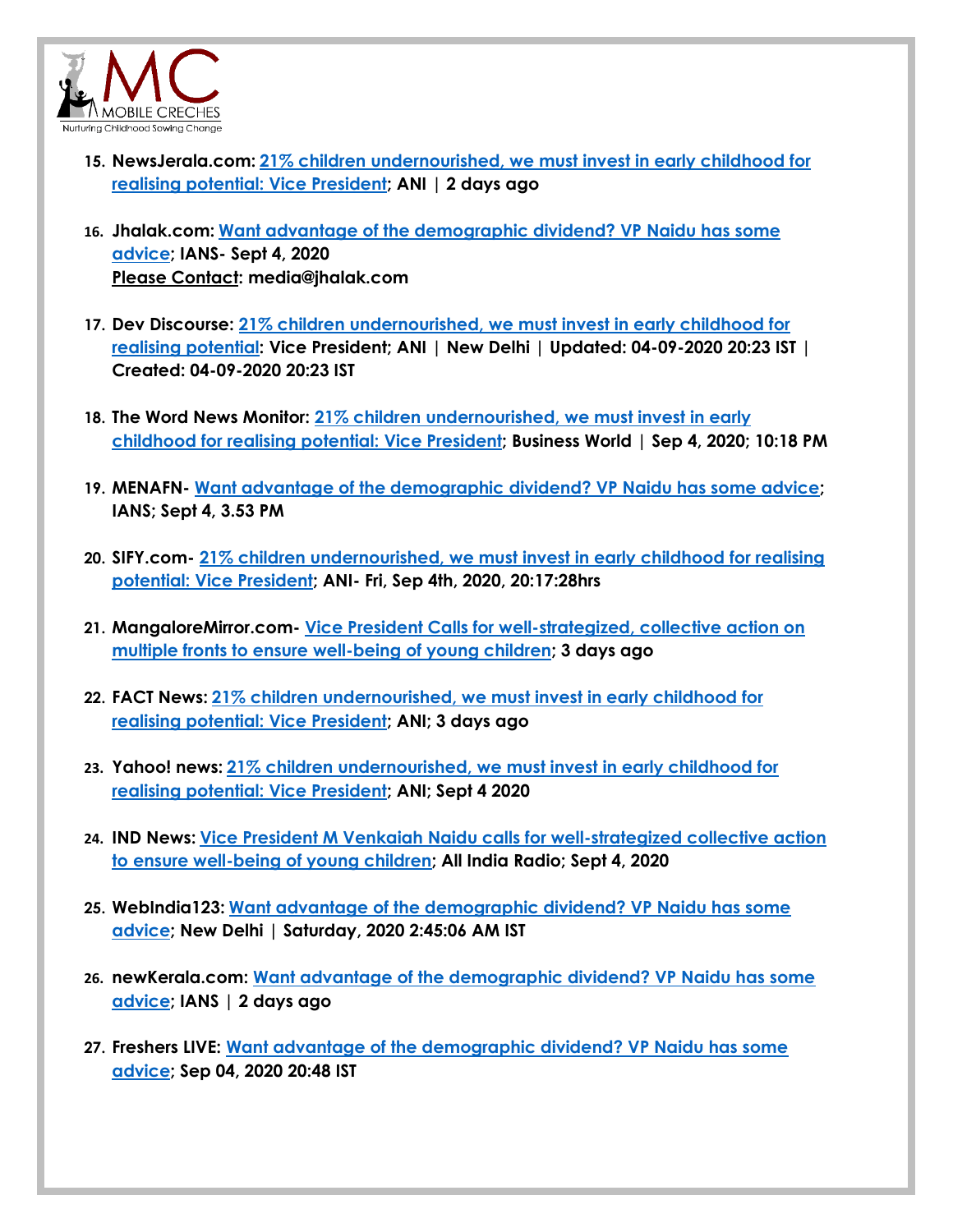

- **28. Andhram.com: [Want advantage of the demographic dividend? VP Naidu has some](https://www.andhram.com/news/want-advantage-of-the-demographic-dividend-vp-naidu-has-some-advice/)  [advice; September 4, 2020 8:46 PM](https://www.andhram.com/news/want-advantage-of-the-demographic-dividend-vp-naidu-has-some-advice/)**
- **29. The Hindu- Business Line- [V-P calls for a collective action on child development;](https://www.thehindubusinessline.com/news/v-p-calls-for-a-collective-action-on-child-development/article32525208.ece) [Our](https://www.thehindubusinessline.com/profile/author/Our-Bureau-137009/)  [Bureau.](https://www.thehindubusinessline.com/profile/author/Our-Bureau-137009/) Chennai | Updated on September 04, 2020 Published on September 04, 2020**
- **30. Navbharat Times (Hindi): बच्च ोंकच उचित पचषण और देखभाल [हमारेचिकास](https://navbharattimes.indiatimes.com/india/proper-nutrition-and-care-to-children-should-be-the-foundation-of-our-development-structure-naidu/articleshow/77934723.cms) के ढाोंिेकी बुचियाद हचिी [िाचहए](https://navbharattimes.indiatimes.com/india/proper-nutrition-and-care-to-children-should-be-the-foundation-of-our-development-structure-naidu/articleshow/77934723.cms): िायडू;**
- **31. United News of India- India's multi lingual news agency: [Adequate nutrition, positive](http://www.uniindia.com/~/adequate-nutrition-positive-environment-key-to-child-s-development-vp/India/news/2149294.html)  envi[ronment key to child's development: Vice President](http://www.uniindia.com/~/adequate-nutrition-positive-environment-key-to-child-s-development-vp/India/news/2149294.html); ANI; Sept 04, 2020**
- 32. **The time of India: [Kerala tops, Bihar fares worst in child index;](https://timesofindia.indiatimes.com/india/kerala-tops-bihar-fares-worst-in-child-index/articleshow/77936998.cms) Ambika Pandit | TNN | Updated: Sep 5, 2020**
- **33. News18 India: [Healthy Development Of Children Should Be Foundation Of Our](https://www.news18.com/news/india/healthy-development-of-children-should-be-foundation-of-our-development-architecture-naidu-2850233.html)  [Development Architecture: Naidu;](https://www.news18.com/news/india/healthy-development-of-children-should-be-foundation-of-our-development-architecture-naidu-2850233.html) SEPTEMBER 4, 2020, 7:15 PM IST**
- **34. Outlook India: [Healthy development of children should be foundation of our](https://www.outlookindia.com/newsscroll/healthy-development-of-children-should-be-foundation-of-our-development-architecture-naidu/1929469)  [development architecture: Naidu;](https://www.outlookindia.com/newsscroll/healthy-development-of-children-should-be-foundation-of-our-development-architecture-naidu/1929469) 04 SEPTEMBER 2020 Last Updated at 7:12 PM| SOURCE: PTI**
- **35. BW- Business World: [21% Children Undernourished, We Must Invest In Early Childhood](http://www.businessworld.in/article/21-children-undernourished-we-must-invest-in-early-childhood-for-realising-potential-Vice-President-/04-09-2020-316753/)  [For Realising Potential: Vice President;](http://www.businessworld.in/article/21-children-undernourished-we-must-invest-in-early-childhood-for-realising-potential-Vice-President-/04-09-2020-316753/) 04 [September, 2020](http://www.businessworld.in/date/04-September-2020) by [ANI](http://www.businessworld.in/author/Guest-Author/ANI-88555)**
- **36. Dev Discourse: [Healthy development of children should be foundation of our](https://www.devdiscourse.com/article/law-order/1198384-healthy-development-of-children-should-be-foundation-of-our-development-architecture-naidu)  [development architecture: Naidu;](https://www.devdiscourse.com/article/law-order/1198384-healthy-development-of-children-should-be-foundation-of-our-development-architecture-naidu) [PTI](https://www.devdiscourse.com/pti-stories) | New Delhi | Updated: 04-09-2020 19:11 IST| Created: 04-09-2020 19:11 IST**
- **37. Social News: Want advantage of the demographic dividend? VP Naidu has some advice; [GOPI](https://www.socialnews.xyz/author/gopi/) SEPTEMBER 4, 2020**
- 38. **The HANS India: [Want advantage of the demographic dividend? VP Venkaiah Naidu](https://www.thehansindia.com/news/national/want-advantage-of-the-demographic-dividend-vp-venkaiah-naidu-has-some-advice-643757)  [has some advice;](https://www.thehansindia.com/news/national/want-advantage-of-the-demographic-dividend-vp-venkaiah-naidu-has-some-advice-643757) IANS|4 Sep 2020 9:49 PM IST**
- **39. Yahoo News: [Healthy development of children should be foundation of our](https://in.news.yahoo.com/healthy-development-children-foundation-development-133931037.html)  [development architecture: Naidu;](https://in.news.yahoo.com/healthy-development-children-foundation-development-133931037.html) [PTI](http://www.ptinews.com/) 4 September 2020**
- **40. India Education Diary.com: [Vice President Releases 'The State of Young Child in India'](https://indiaeducationdiary.in/vice-president-releases-the-state-of-young-child-in-india-report/)  [report;](https://indiaeducationdiary.in/vice-president-releases-the-state-of-young-child-in-india-report/) By India [Education Diary Bureau Admin|](https://indiaeducationdiary.in/author/indiaeduadmin/) September 4, 2020**